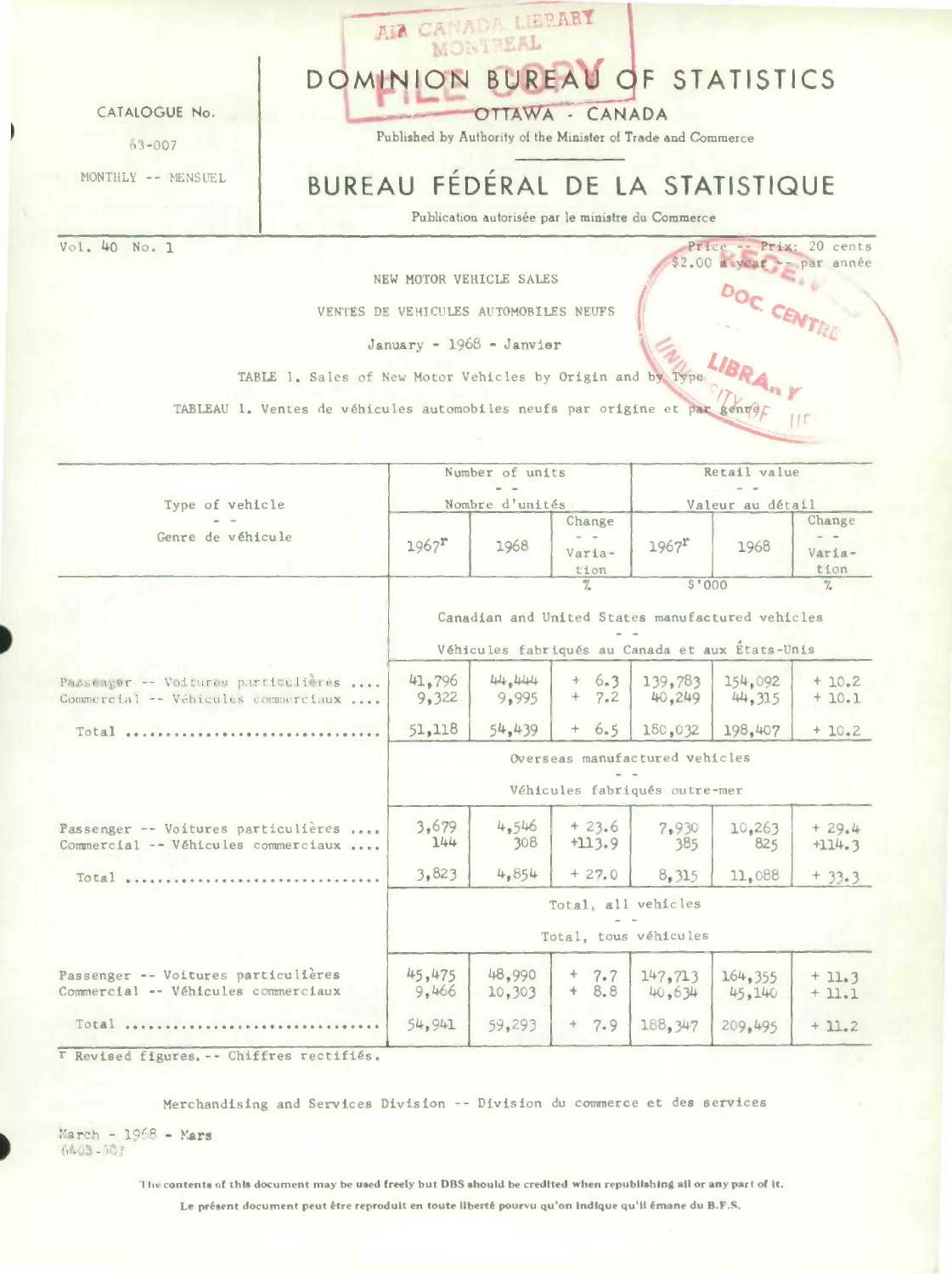# TABLE 2. Sales of New Motor Vehicles by Type and by Province

## January 1968

#### TABLEAU 2. **Ventes de véhicules automobiles neufs, par genre et par** province

Janvier 1968

| Province | Passenger<br>Voitures<br>particulières |      | Commercial<br>- -<br>Véhicules<br>commerciaux |      | Total               |      |  |
|----------|----------------------------------------|------|-----------------------------------------------|------|---------------------|------|--|
|          | $1967$ <sup>r</sup>                    | 1968 | $1967$ <sup>r</sup>                           | 1968 | $1967$ <sup>r</sup> | 1968 |  |

#### **Number** of **new motor vehicles sold**

 $\alpha = 0.05$ **Nombre de véhicules automobiles neufs vendus** 

|  |  | MARRIT AT A CHEFATO DARAGATA TAG HADITA APUNDUD |  |
|--|--|-------------------------------------------------|--|
|  |  |                                                 |  |
|  |  |                                                 |  |

| Newfoundland --<br>Terre-Neuve                                                                    | 656                                                  | 586                                                               | 167                                          | 175                                          | 823                                                  | 761                                                  |
|---------------------------------------------------------------------------------------------------|------------------------------------------------------|-------------------------------------------------------------------|----------------------------------------------|----------------------------------------------|------------------------------------------------------|------------------------------------------------------|
| Prince Edward Island --<br>Ile du-Prince-Édouard                                                  | 202                                                  | 166                                                               | 61                                           | 53                                           | 263                                                  | 219                                                  |
| Nova Scotia --<br>Nouvelle-Ecosse                                                                 | 1,425                                                | 1,529                                                             | 320                                          | 329                                          | 1.745                                                | 1,858                                                |
| New Brunswick --<br>Nouveau-Brunswick<br>Québec<br>Ontario<br>Manitoba<br>Saskatchewan<br>Alberta | 1.047<br>10.713<br>19,376<br>2,131<br>2,021<br>3,368 | l <sub>e</sub> 022<br>11.658<br>21,265<br>2,049<br>1,990<br>3,625 | 237<br>1.512<br>3,302<br>439<br>989<br>1,483 | 285<br>1.576<br>3,502<br>534<br>831<br>1,686 | 1.284<br>12.225<br>22.678<br>2.570<br>3.010<br>4.851 | 1,307<br>13,234<br>24,767<br>2,583<br>2.821<br>5.311 |
| British Columbia --<br>$Colombie-Britannique(1) $                                                 | 4,536                                                | 5,100                                                             | 956                                          | 1.332                                        | 5,492                                                | 6,432                                                |
| Canada                                                                                            | 45,475                                               | 48.990                                                            | 9.466                                        | 10,303                                       | 54.941                                               | 59.293                                               |
|                                                                                                   |                                                      |                                                                   |                                              |                                              |                                                      |                                                      |

#### **Retail value of new motor vehicles sold**  J.

**Valeur au detail des véhicules automobiles neufs vendus** 

|                                                  | \$'000 -- milliers de dollars |                 |                 |                 |                  |                 |  |  |  |
|--------------------------------------------------|-------------------------------|-----------------|-----------------|-----------------|------------------|-----------------|--|--|--|
| $Newfoundland --$<br>Terre-Neuve                 | 2.002                         | 1,898           | 597             | 797             | 2.599            | 2,695           |  |  |  |
| Prince Edward Island --<br>Île du-Prince-Édouard | 647                           | 535             | 231             | 202             | 878              | 737             |  |  |  |
| Nova Scotia --<br>Nouvelle-Écosse                | 4,363                         | 4,897           | 1,196           | 1,250           | 5,559            | 6.147           |  |  |  |
| New Brunswick --<br>Nouveau-Brunswick<br>Québec  | 3,259<br>35.179               | 3.352<br>39.888 | 1,225<br>6,883  | 1,406<br>7,665  | 4.484<br>42.062  | 4,758<br>47.553 |  |  |  |
| Ontario                                          | 62.973<br>6.991               | 70.929<br>6.993 | 14,921<br>1,618 | 16,295<br>2.182 | 77.894<br>8,609  | 87.224<br>9.175 |  |  |  |
| Manitoba<br>Saskatchewan                         | 6,690<br>11,208               | 6.773<br>12,670 | 3,556<br>5.960  | 2.986<br>6.473  | 10,246<br>17.168 | 9,759<br>19.143 |  |  |  |
| Alberta<br>British Columbia --                   | 14.401                        | 16.420          | 4.447           | 5,884           | 18,848           | 22.304          |  |  |  |
| $Colombie-Britannique(1) $<br>Canada             | 147, 713                      | 164,355         | 40.634          | 45.140          | 188,347          | 209.495         |  |  |  |
|                                                  |                               |                 |                 |                 |                  |                 |  |  |  |

(1) Includes Yukon and Northwest Territories -- Comprend 1e Yukon et les Territoires du Nord-Ouest. Revised figures. -- Chiffres reetifiés.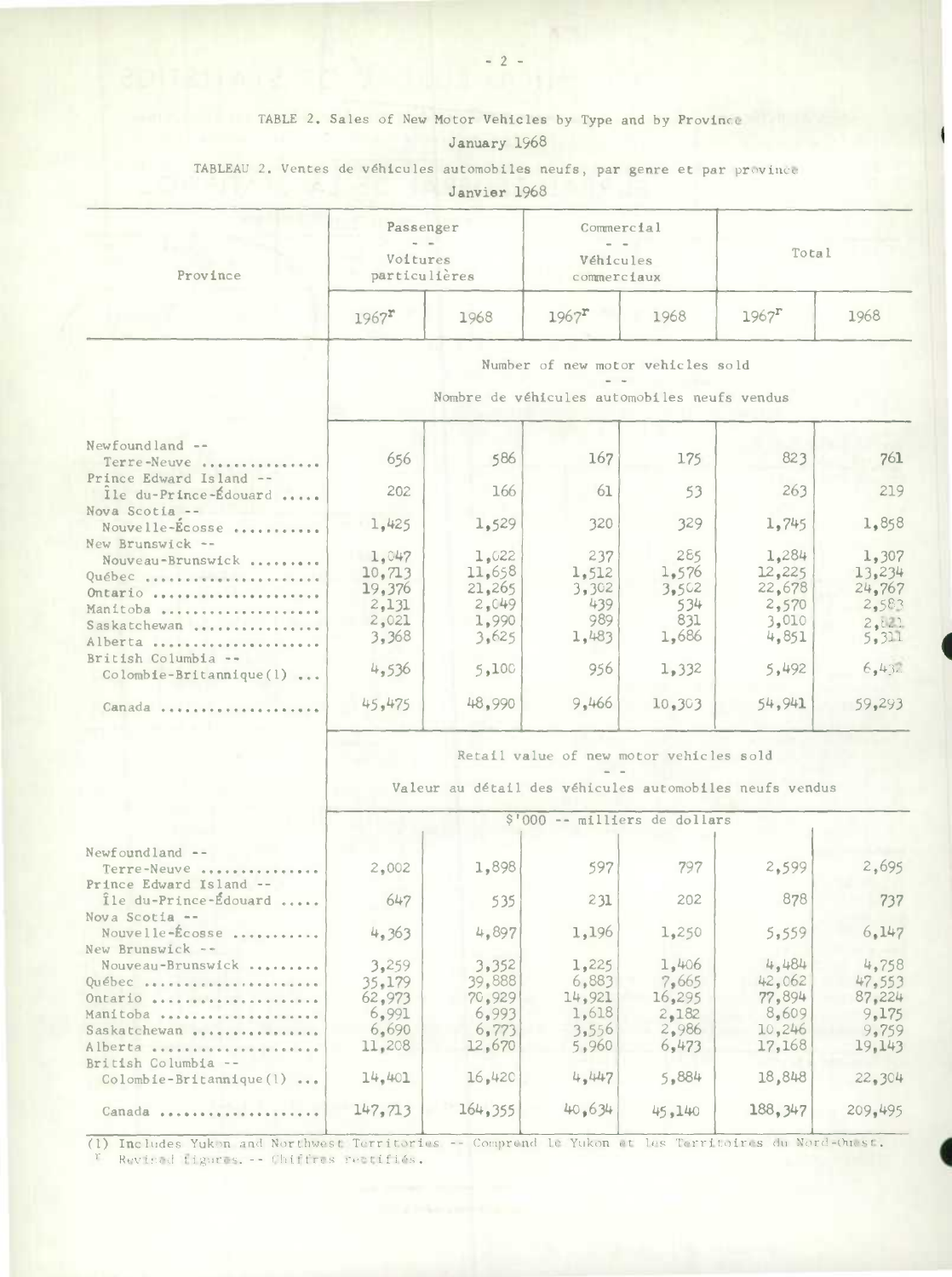TABLE 3. Sales of Canadian and United States Manufactured Vehicles by Type and by Province

| January 1968 |  |
|--------------|--|
|              |  |

|                                                                                                                                                                                                                                                                                                                                            |                       | nellatel. Tann                                          |                                         |        |                     |         |
|--------------------------------------------------------------------------------------------------------------------------------------------------------------------------------------------------------------------------------------------------------------------------------------------------------------------------------------------|-----------------------|---------------------------------------------------------|-----------------------------------------|--------|---------------------|---------|
|                                                                                                                                                                                                                                                                                                                                            | Passenger<br>Voitures |                                                         | Commercial<br>Véhicules                 |        | Total               |         |
| Province                                                                                                                                                                                                                                                                                                                                   | particulières         |                                                         | commerciaux                             |        |                     |         |
| Newfoundland --<br>Terre-Neuve<br>Prince Edward Island --<br>Ile du-Prince-Édouard<br>Nouvelle-Écosse<br>Nouveau-Brunswick<br>Ontario<br>Manitoba<br>Saskatchewan<br>Alberta<br>$Colomble-Britannique(1) $<br>Canada<br>Newfoundland --<br>Terre-Neuve<br>fle du-Prince-Édouard<br>Nouveau-Brunswick<br>Ontario<br>Saskatchewan<br>Alberta | $1967$ <sup>r</sup>   | 1968                                                    | $1967$ <sup>r</sup>                     | 1968   | $1967$ <sup>r</sup> | 1968    |
|                                                                                                                                                                                                                                                                                                                                            |                       |                                                         | Number of new motor vehicles sold       |        |                     |         |
|                                                                                                                                                                                                                                                                                                                                            |                       | Nombre de véhicules automobiles neufs vendus            |                                         |        |                     |         |
|                                                                                                                                                                                                                                                                                                                                            |                       |                                                         |                                         |        |                     |         |
|                                                                                                                                                                                                                                                                                                                                            | 572                   | 511                                                     |                                         |        |                     |         |
| Nova Scotia --                                                                                                                                                                                                                                                                                                                             | 191                   | 141                                                     | 773                                     | 816    | 3,719               | 3,633   |
| New Brunswick --                                                                                                                                                                                                                                                                                                                           | 1,238                 | 1,270                                                   |                                         |        |                     |         |
|                                                                                                                                                                                                                                                                                                                                            | 945                   | 895                                                     |                                         |        |                     |         |
| Québec                                                                                                                                                                                                                                                                                                                                     | 9,976                 | 10,885                                                  | 1,498                                   | 1,559  | 11,474              | 12,444  |
|                                                                                                                                                                                                                                                                                                                                            | 17,990                | 19,660                                                  | 3,270                                   | 3,430  | 21,260              | 23,090  |
|                                                                                                                                                                                                                                                                                                                                            | 2,045                 | 1,988                                                   |                                         |        |                     |         |
|                                                                                                                                                                                                                                                                                                                                            | 1,961                 | 1,938                                                   | 2,893                                   | 2,984  | 10,040              | 10,273  |
| British Columbia --                                                                                                                                                                                                                                                                                                                        | 3,141                 | 3,363                                                   |                                         |        |                     |         |
|                                                                                                                                                                                                                                                                                                                                            | 3,737                 | 3,793                                                   | 888                                     | 1,206  | 4,625               | 4,999   |
|                                                                                                                                                                                                                                                                                                                                            | 41,796                | 444, 4444                                               | 9,322                                   | 9,995  | 51,118              | 54,439  |
|                                                                                                                                                                                                                                                                                                                                            |                       |                                                         | Retail value of new motor vehicles sold |        |                     |         |
|                                                                                                                                                                                                                                                                                                                                            |                       | Valeur au détail des véhicules automobiles neufs vendus |                                         |        |                     |         |
|                                                                                                                                                                                                                                                                                                                                            |                       |                                                         | \$'000 -- milliers de dollars           |        |                     |         |
|                                                                                                                                                                                                                                                                                                                                            |                       |                                                         |                                         |        |                     |         |
| Prince Edward Island --                                                                                                                                                                                                                                                                                                                    | 1,843                 | 1,741                                                   |                                         |        |                     |         |
| Nova Scotia --                                                                                                                                                                                                                                                                                                                             | 627                   | 487                                                     | 3,212                                   | 3,581  | 12,755              | 13,275  |
| Nouvelle-Ecosse.<br>New Brunswick --                                                                                                                                                                                                                                                                                                       | 4,006                 | 4,368                                                   |                                         |        |                     |         |
|                                                                                                                                                                                                                                                                                                                                            | 3,067                 | 3,098                                                   |                                         |        |                     |         |
| Québec                                                                                                                                                                                                                                                                                                                                     | 33,560                | 38,151                                                  | 6,845                                   | 7,618  | 40,405              | 45.769  |
|                                                                                                                                                                                                                                                                                                                                            | 59,958                | 67,361                                                  | 14,836                                  | 16,093 | 74,794              | 83,454  |
| Manitoba                                                                                                                                                                                                                                                                                                                                   | 6,802                 | 6,853                                                   |                                         |        |                     |         |
|                                                                                                                                                                                                                                                                                                                                            | 6,562                 | 6,662                                                   | 11,085                                  | 11,462 | 35,172              | 37,013  |
| British Columbia --                                                                                                                                                                                                                                                                                                                        | 10,723                | 12,036                                                  |                                         |        |                     |         |
| $Colomble-Britannique(1) $                                                                                                                                                                                                                                                                                                                 | 12,635                | 13,335                                                  | 4,271                                   | 5,561  | 16,906              | 18,896  |
| Canada                                                                                                                                                                                                                                                                                                                                     | 139,783               | 154,092                                                 | 40,249                                  | 44,315 | 180,032             | 198,407 |
|                                                                                                                                                                                                                                                                                                                                            |                       |                                                         |                                         |        |                     |         |

TABLEAU 3. Ventes de véhicules fabriqués au Canada et aux États-Unis, par genre et par province Janvier 1968

(1) Includes Yukon and Northwest Territories -- Comprend le Yukon et les Territoires du Nord-Ouest. Revised figures. -- Chiffres rectifiés.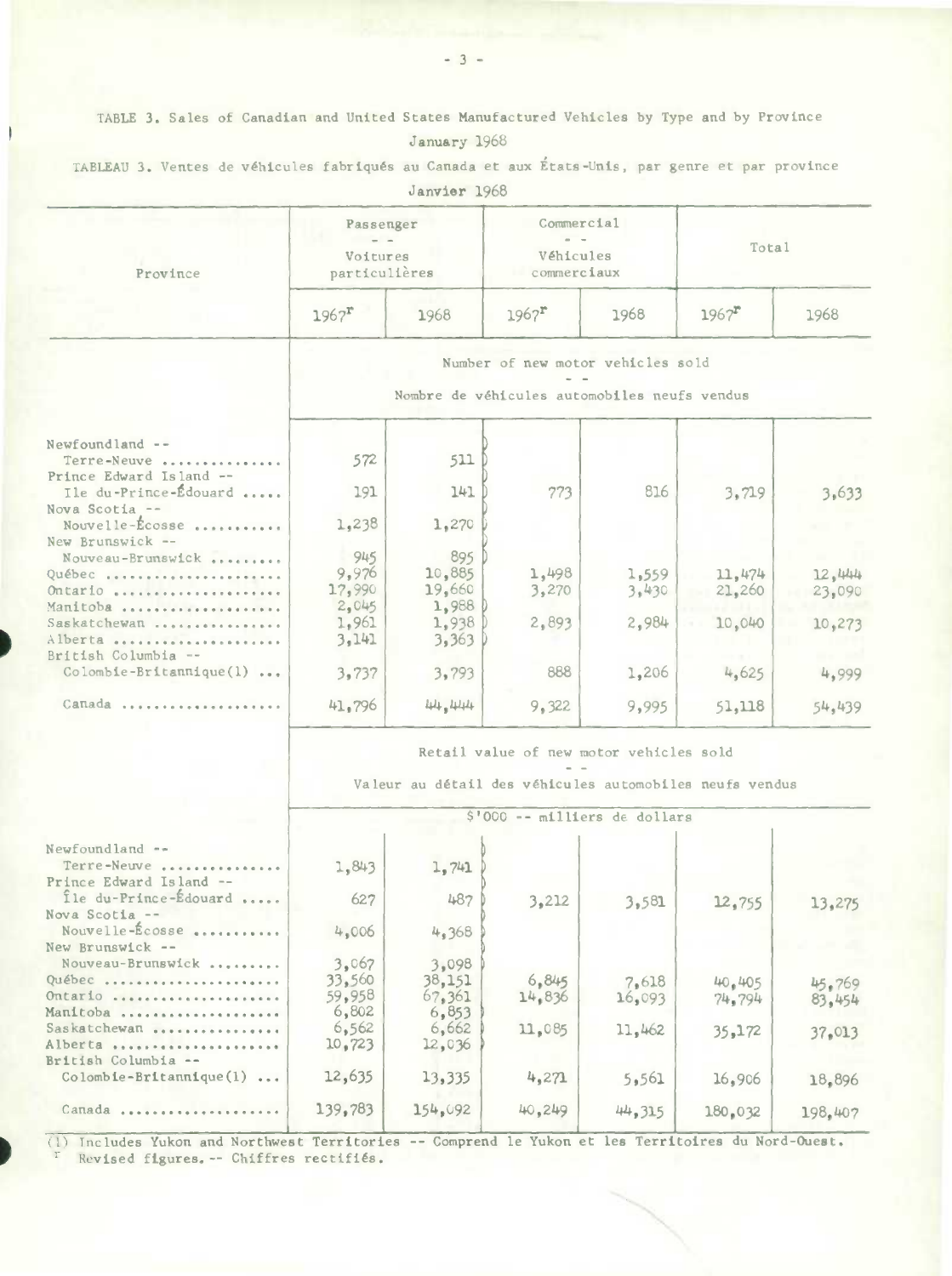TABLE 4. Sales of Overseas Manufactured Vehicles by Type and by Province

### January 1968

TABLEAU 4. Ventes de véhicules fabriqués outre-mer, par genre et par province Janvier 1968

| Province<br>Newfoundland --<br>Terre-Neuve<br>Prince Edward Island --<br>Ile du-Prince-Édouard<br>Nova Scotia --<br>Nouvelle-Écosse<br>New Brunswick --<br>Nouveau-Brunswick<br>Québec<br>Ontario<br>Manitoba<br>Saskatchewan<br>Alberta<br>British Columbia --<br>$\text{Colombie-Britannique}(1) \ldots$<br>Canada<br>Newfoundland --<br>Terre-Neuve<br>Prince Edward Island --<br>Île du-Prince-Édouard<br>Nova Scotia --<br>Nouvelle-Écosse<br>New Brunswick --<br>Nouveau-Brunswick<br>Québec<br>Ontario<br>Manitoba<br>Saskatchewan<br>Alberta | Passenger<br>Voitures<br>particulières                                                             |                           | Commercial<br>Véhicules<br>commerciaux                                            |           | Total               |                |  |  |  |
|------------------------------------------------------------------------------------------------------------------------------------------------------------------------------------------------------------------------------------------------------------------------------------------------------------------------------------------------------------------------------------------------------------------------------------------------------------------------------------------------------------------------------------------------------|----------------------------------------------------------------------------------------------------|---------------------------|-----------------------------------------------------------------------------------|-----------|---------------------|----------------|--|--|--|
|                                                                                                                                                                                                                                                                                                                                                                                                                                                                                                                                                      | $1967$ <sup>r</sup>                                                                                | 1968                      | $1967$ <sup>r</sup>                                                               | 1968      | $1967$ <sup>r</sup> | 1968           |  |  |  |
|                                                                                                                                                                                                                                                                                                                                                                                                                                                                                                                                                      |                                                                                                    |                           | Number of new motor vehicles sold<br>Nombre de véhicules automobiles neufs vendus |           |                     |                |  |  |  |
|                                                                                                                                                                                                                                                                                                                                                                                                                                                                                                                                                      | 84<br>11                                                                                           | 75                        | 12                                                                                | 26        |                     |                |  |  |  |
|                                                                                                                                                                                                                                                                                                                                                                                                                                                                                                                                                      | 187                                                                                                | 25<br>259                 |                                                                                   |           | 396                 | 512            |  |  |  |
|                                                                                                                                                                                                                                                                                                                                                                                                                                                                                                                                                      | 102<br>737<br>1,386<br>86                                                                          | 127<br>773<br>1,605<br>61 | 14<br>32                                                                          | 17<br>72  | 751<br>1,418        | 790<br>1,677   |  |  |  |
|                                                                                                                                                                                                                                                                                                                                                                                                                                                                                                                                                      | 60<br>227<br>799                                                                                   | 52<br>262<br>1,307        | 18<br>68                                                                          | 67<br>126 | 391<br>867          | 三四山之<br>1,433  |  |  |  |
|                                                                                                                                                                                                                                                                                                                                                                                                                                                                                                                                                      | 3,679                                                                                              | 4,546                     | 144                                                                               | 308       | 3,823               | 4,854          |  |  |  |
|                                                                                                                                                                                                                                                                                                                                                                                                                                                                                                                                                      | Retail value of new motor vehicles sold<br>Valeur au détail des véhicules automobiles neufs vendus |                           |                                                                                   |           |                     |                |  |  |  |
|                                                                                                                                                                                                                                                                                                                                                                                                                                                                                                                                                      |                                                                                                    |                           | \$'000 -- milliers de dollars                                                     |           |                     |                |  |  |  |
|                                                                                                                                                                                                                                                                                                                                                                                                                                                                                                                                                      | 159                                                                                                | 157                       |                                                                                   |           |                     |                |  |  |  |
|                                                                                                                                                                                                                                                                                                                                                                                                                                                                                                                                                      | 20<br>357                                                                                          | 48<br>529                 | 37                                                                                | 74        | 765                 | 1,062          |  |  |  |
|                                                                                                                                                                                                                                                                                                                                                                                                                                                                                                                                                      | 192<br>1,619<br>3,015                                                                              | 254<br>1,737<br>3,568     | 38<br>85                                                                          | 47<br>202 | 1,657<br>3,100      | 1,784<br>3,770 |  |  |  |
| British Columbia --                                                                                                                                                                                                                                                                                                                                                                                                                                                                                                                                  | 189<br>128<br>485                                                                                  | 140<br>111<br>634         | 49                                                                                | 179       | 851                 | 1,064          |  |  |  |
| Colombie-Britannique(1)                                                                                                                                                                                                                                                                                                                                                                                                                                                                                                                              | 1,766                                                                                              | 3,085                     | 176                                                                               | 323       | 1,942               | 3,408          |  |  |  |
| Canada                                                                                                                                                                                                                                                                                                                                                                                                                                                                                                                                               | 7,930                                                                                              | 10,263                    | 385                                                                               | 825       | 8,315               | 11,088         |  |  |  |

(1) Includes Yukon and Northwest Territories -- Comprend Is Yukon et lea Territoires du Nord-Ouest. r Revised figures.-- Chiffres rectifiés.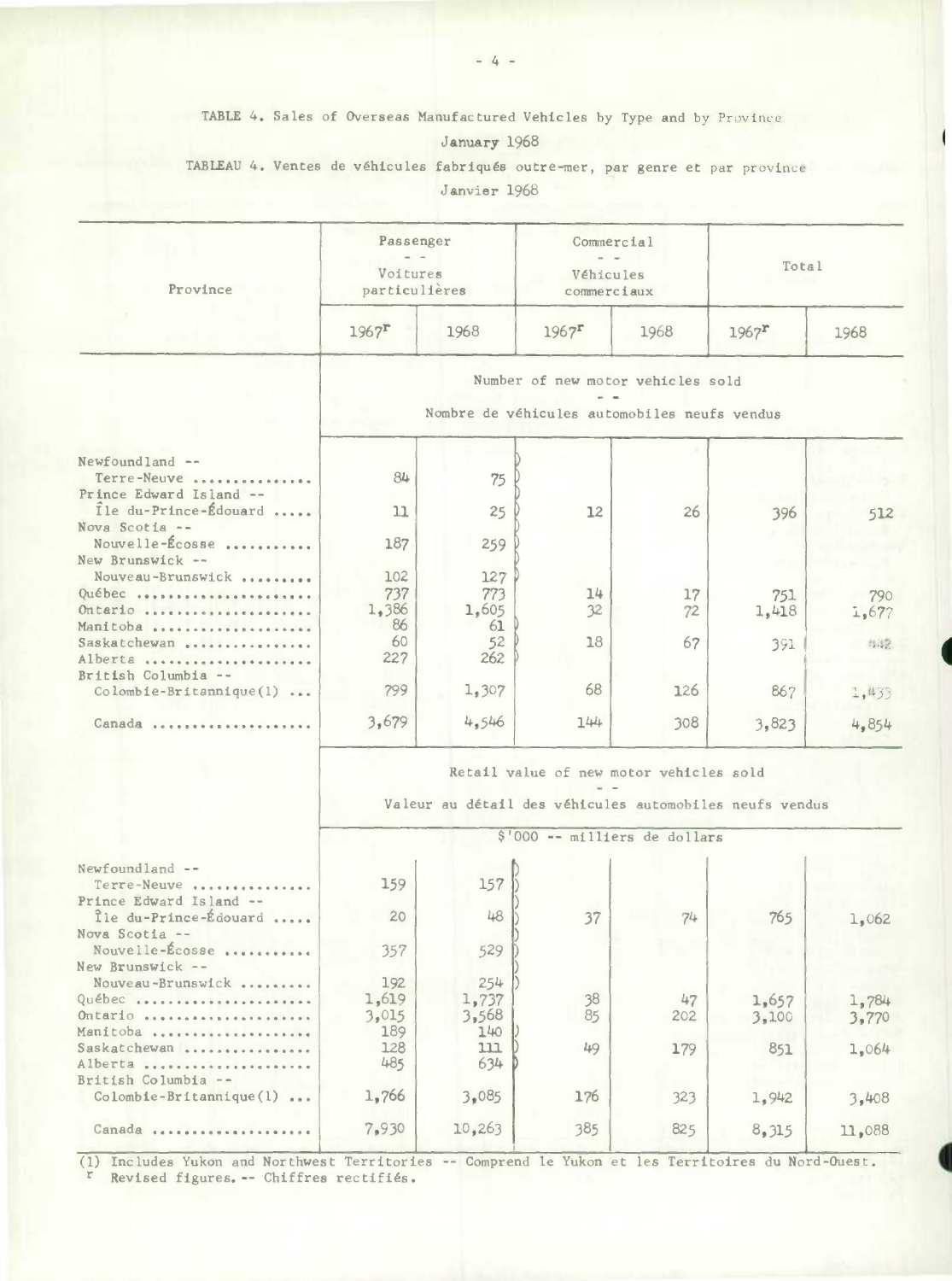# TABLE 5. Percentage Change in Sales of New Motor Vehicles by Origin and by Type January 1968/January 1967

TABLEAU 5. Variation procentuelle des ventes de véhicules automobiles neufs par origine et par province Janvier 1968/Janvier 1967

| Province                                                                                                                                                                       | Canada and<br>United States<br>Canada et<br>États-Unis                         |                                                  |                              | Overseas<br>Outre-mer                                          |                                                                                                                                                                                                                                                                                                                                                                                                                                                                                                                                                                                                                                                                                                                                                                                                                                                                                                                                                                                                                                                                                                                                                                                                                                                                                                                                                                                                                                                                                                     |       | Total |  |                                                                               |
|--------------------------------------------------------------------------------------------------------------------------------------------------------------------------------|--------------------------------------------------------------------------------|--------------------------------------------------|------------------------------|----------------------------------------------------------------|-----------------------------------------------------------------------------------------------------------------------------------------------------------------------------------------------------------------------------------------------------------------------------------------------------------------------------------------------------------------------------------------------------------------------------------------------------------------------------------------------------------------------------------------------------------------------------------------------------------------------------------------------------------------------------------------------------------------------------------------------------------------------------------------------------------------------------------------------------------------------------------------------------------------------------------------------------------------------------------------------------------------------------------------------------------------------------------------------------------------------------------------------------------------------------------------------------------------------------------------------------------------------------------------------------------------------------------------------------------------------------------------------------------------------------------------------------------------------------------------------------|-------|-------|--|-------------------------------------------------------------------------------|
|                                                                                                                                                                                | $P_{\alpha}$<br>$\sim$ $-$<br>$V \cdot P \cdot$                                | $C_{+}$<br>$\omega \rightarrow -\infty$<br>V.C.  | Total                        | $P_{+}$<br>$\frac{1}{2} \left( \frac{1}{2} \right)$<br>V.P.    | $P_{A}$<br>$C_{\bullet}$<br>$C_{\bullet}$<br>$\frac{1}{2} \frac{1}{2} \frac{1}{2} \frac{1}{2} \frac{1}{2} \frac{1}{2} \frac{1}{2} \frac{1}{2} \frac{1}{2} \frac{1}{2} \frac{1}{2} \frac{1}{2} \frac{1}{2} \frac{1}{2} \frac{1}{2} \frac{1}{2} \frac{1}{2} \frac{1}{2} \frac{1}{2} \frac{1}{2} \frac{1}{2} \frac{1}{2} \frac{1}{2} \frac{1}{2} \frac{1}{2} \frac{1}{2} \frac{1}{2} \frac{1}{2} \frac{1}{2} \frac{1}{2} \frac{1}{2} \frac{$<br>Total<br>$\alpha = -$<br>$\sim 100$<br>$V$ . $C$ .<br>V.P.<br>$V_{\bullet}C_{\bullet}$<br>per cent -- pourcentage<br>Percentage change in number of vehicles<br>Variation procentuelle - Nombre de véhicules<br>$+4.8$<br>$-10.7$<br>$+127.3$ $+116.7$<br>$+29.3$<br>$-17.8$<br>$-13.1$<br>$+ 38.5$<br>$+ 7.3$<br>$+2,8$<br>$= 2.4$<br>$+20.3$<br>$+ 4.9 + 21.4$<br>$+5.2$<br>$+8.8$<br>$+ 4.2$<br>$+8.6$ + 15.8 + 125.0<br>$+18.3$<br>$+9.7$<br>$+6.1$<br>$-3.8$<br>$+21.6$<br>$-13.3$ +272.2<br>$+13.0$<br>$-16.0$<br>$-1.5$<br>$+7.6$<br>$+13.7$<br>$+63.6$ + 85.3<br>$+65.3$<br>$+12.4$<br>$+39.3$<br>$+6.5$ + 23.6 + 113.9<br>$+27.0$<br>$+8.8$<br>$+ 7.7$<br>$-5.2$<br>$+33.5$<br>$+140.0$ +100.0<br>$+38.8$<br>$-17.3$<br>$-12.6$<br>$+12.2$<br>$+4.5$<br>$+2.9$<br>$+14.8$<br>$+23.7$<br>$+7.7$<br>$+13.4$<br>$+11.4$<br>$+21.6$<br>$+9.2$<br>$+137.6$<br>$+12.6$<br>(2)<br>$+34.9$<br>$1+265.3$<br>$+25.0$<br>$+1.2$<br>$-16.0$<br>$+13.0$<br>$+8.6$<br>$+83.5$<br>$+75.5$<br>$+14.0$<br>$+32.3$<br>$+114.3$<br>$+33.3$<br>$+11.3$<br>$+11.1$ | Total |       |  |                                                                               |
|                                                                                                                                                                                |                                                                                |                                                  |                              |                                                                |                                                                                                                                                                                                                                                                                                                                                                                                                                                                                                                                                                                                                                                                                                                                                                                                                                                                                                                                                                                                                                                                                                                                                                                                                                                                                                                                                                                                                                                                                                     |       |       |  |                                                                               |
| Newfoundland --<br>Terre-Neuve<br>Prince Edward Island --                                                                                                                      | $-10.7$                                                                        |                                                  |                              | $-10.7$                                                        |                                                                                                                                                                                                                                                                                                                                                                                                                                                                                                                                                                                                                                                                                                                                                                                                                                                                                                                                                                                                                                                                                                                                                                                                                                                                                                                                                                                                                                                                                                     |       |       |  | $-7.5$                                                                        |
| Ile du-Prince-Edouard<br>Nova Scotia --<br>Nouvelle-Écosse                                                                                                                     | $-26.2$<br>$+2.6$                                                              | $+5.6$                                           | $-2.3$                       |                                                                |                                                                                                                                                                                                                                                                                                                                                                                                                                                                                                                                                                                                                                                                                                                                                                                                                                                                                                                                                                                                                                                                                                                                                                                                                                                                                                                                                                                                                                                                                                     |       |       |  | $-16.7$<br>$+6.5$                                                             |
| New Brunswick --<br>Nouveau-Brunswick<br>Québec<br>Ontario<br>Manitoba<br>Saskatchewan<br>Alberta<br>British Columbia --<br>$\text{Colomb}$ <b>Le-Britannique(1)</b><br>Canada | $-5.3$<br>$+9.1$<br>$+9.3$<br>$-2.8$<br>$-1.2$<br>$+ 7.1$<br>$+1.5$<br>$+6.3$  | $+4.1$<br>$+4.9$<br>$+3.1$<br>$+35.8$<br>$+ 7.2$ | $+ 8.5$<br>$+2.3$<br>$+ 8.1$ | $+24.5$<br>$= 29.1()$<br>$+15.4$                               |                                                                                                                                                                                                                                                                                                                                                                                                                                                                                                                                                                                                                                                                                                                                                                                                                                                                                                                                                                                                                                                                                                                                                                                                                                                                                                                                                                                                                                                                                                     |       |       |  | $+1.8$<br>$+8.3$<br>$+9.2$<br>$+0.5$<br>$-6.3$<br>$+9.5$<br>$+17.1$<br>$+7.9$ |
|                                                                                                                                                                                | Percentage change in retail value<br>Variation procentuelle - Valeur au détail |                                                  |                              |                                                                |                                                                                                                                                                                                                                                                                                                                                                                                                                                                                                                                                                                                                                                                                                                                                                                                                                                                                                                                                                                                                                                                                                                                                                                                                                                                                                                                                                                                                                                                                                     |       |       |  |                                                                               |
| Newfoundland --<br>Terre-Neuve<br>Prince Edward Island --<br>Ile du-Prince-Édouard                                                                                             | $-5.5$<br>$-22.3$                                                              | $+11.5$                                          | $+4.1$                       | $-1.3$                                                         |                                                                                                                                                                                                                                                                                                                                                                                                                                                                                                                                                                                                                                                                                                                                                                                                                                                                                                                                                                                                                                                                                                                                                                                                                                                                                                                                                                                                                                                                                                     |       |       |  | $+3.7$<br>$-16.1$                                                             |
| Nova Scotia --<br>Nouvelle-Écosse                                                                                                                                              | $+9.0$                                                                         |                                                  |                              | $+48.2$                                                        |                                                                                                                                                                                                                                                                                                                                                                                                                                                                                                                                                                                                                                                                                                                                                                                                                                                                                                                                                                                                                                                                                                                                                                                                                                                                                                                                                                                                                                                                                                     |       |       |  | $+10.6$                                                                       |
| New Brunswick --<br>Nouveau-Brunswick<br>Québec<br>Ontario<br>Manitoba<br>Saskatchewan<br>Alberta<br>British Columbia --<br>$Colomb1e-Br1tann1que(1) $                         | $+1.0$<br>$+13.7$<br>$+12.3$<br>$+0.7$<br>$+1.5$<br>$+12.2$                    | $+11.3$<br>$+8.5$<br>$+ 3.4$                     | $+13.3$<br>$+11.6$<br>$+5.2$ | $+32.3$<br>$+ 7.3$<br>$+18.3$<br>$-25.9$<br>$-13.3$<br>$+30.7$ |                                                                                                                                                                                                                                                                                                                                                                                                                                                                                                                                                                                                                                                                                                                                                                                                                                                                                                                                                                                                                                                                                                                                                                                                                                                                                                                                                                                                                                                                                                     |       |       |  | $+6.1$<br>$+13.1$<br>$+12.0$<br>$+6.6$<br>$-4.8$<br>$+11.5$                   |
| Canada                                                                                                                                                                         | $+5.5$<br>$+10.2$                                                              | $+30.2$<br>$+10.1$                               | $+11.8$<br>$+10.2$           | $+74.7$<br>$+29.4$                                             |                                                                                                                                                                                                                                                                                                                                                                                                                                                                                                                                                                                                                                                                                                                                                                                                                                                                                                                                                                                                                                                                                                                                                                                                                                                                                                                                                                                                                                                                                                     |       |       |  | $+18.3$<br>$+11.2$                                                            |

(1) Includes Yukon and Northwest Territories -- Comprend le Yukon et les Territoires du Nord-Ouest. (2) Less than 0.05 per cent -- Moins que 0.05 pour cent.

P. - Passenger, C. - Commercial -- V.P. - Voitures particulières, V.C. - Véhicules commerciaux.